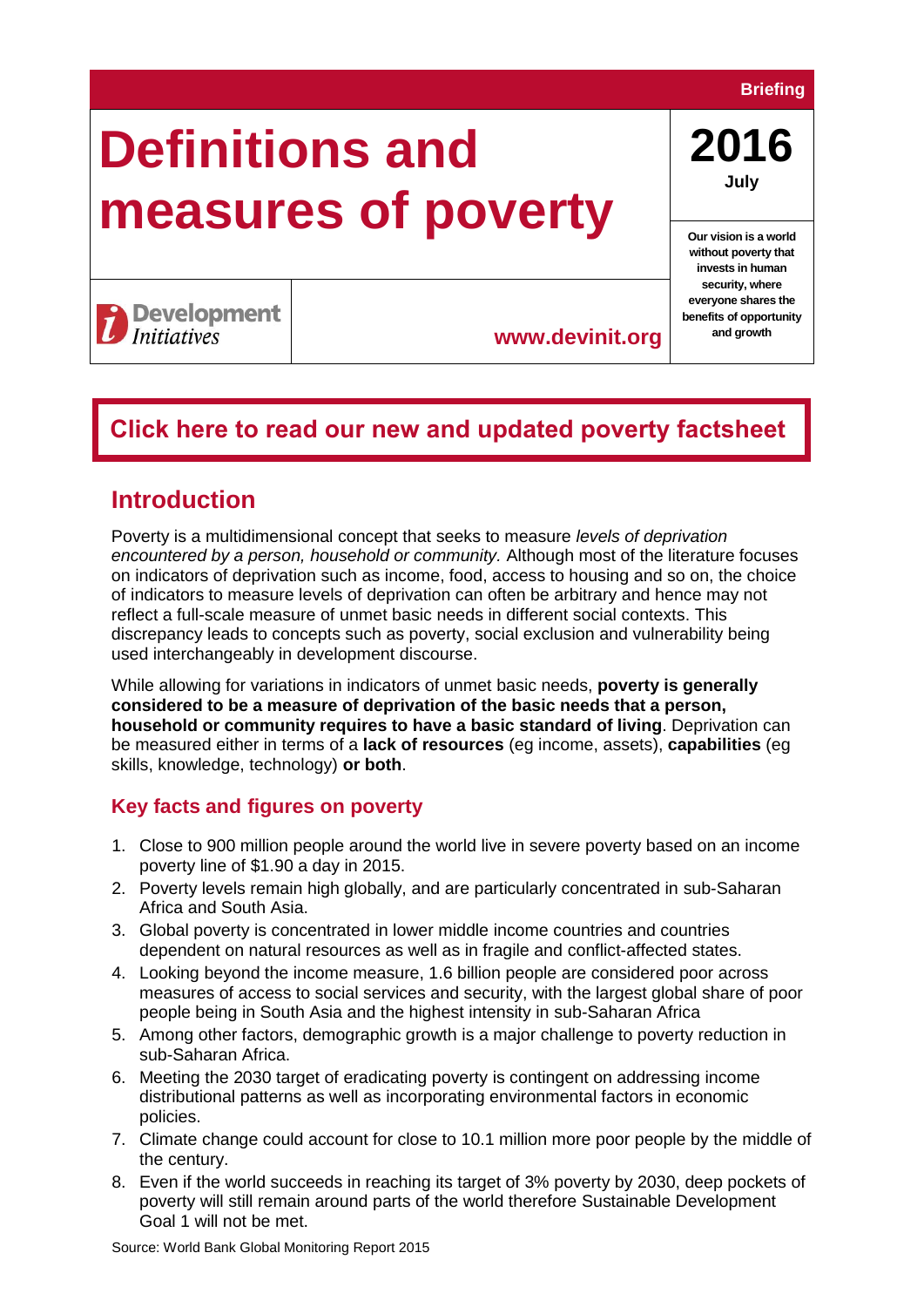## **Measuring poverty**

Income poverty measurements generally use the physiological deprivation model<sup>1</sup> to assess lack of access to economic resources (income) to satisfy basic material needs. A person (or household) is considered poor if the person's (or household's) income cannot acquire the basket of goods and services **used to define a threshold for poverty**. The monetary value of the basket is the **poverty line** and the population of people and households **whose incomes are below this line,** is then derived through a **head count**.

While this approach is the most currently used in household and poverty surveys, it is important to understand that its focus is exclusively on income and expenditure as surrogates for measuring access to goods and services. Concerns about its limitations as a tool for assessing people's level of deprivation has led to definitions that consider other nonmonetary aspects such as human rights values enshrined in the UN [Human Rights](http://www.ohchr.org/Documents/Publications/OHCHR_ExtremePovertyandHumanRights_EN.pdf) Charter, The UN Development Programme's [Human Development Index](http://hdr.undp.org/en/content/human-development-index-hdi) has integrated more dimensions to the income/expenditure measures, notably life expectancy, educational attainment and a measure of income (GNI Index). **Human development** is **defined** as the process of enlarging people's freedoms and opportunities and improving their well-being.

450 388.7 400 350 309 300 People (millions) People (millions)250 200 147 150 100 44 50  $\Omega$ South Asia Sub-Saharan Africa Asia and Pacific Latin America and Caribbean, Eastern Europe and Central Asia

Based on income/expenditure measures of poverty, the prevalence of poverty is highest in sub-Saharan Africa and South Asia.

Source: Development Initiatives based on Global Monitoring Report 2015 figures

Latin America, Eastern Europe and Central Asia have the least prevalence rates, and as figures show, the lowest depth and severity rates as well. When high income countries are excluded from the analysis, sub-Saharan Africa and South Asia still have the highest incidences of poverty, while fragility and conflict appear as key drivers of poverty.

-

#### Figure 1: Distribution of poor people across global regions

<sup>1</sup> Se[e www.un.org/esa/socdev/poverty/papers/paper\\_shaffer.pdf](http://www.un.org/esa/socdev/poverty/papers/paper_shaffer.pdf)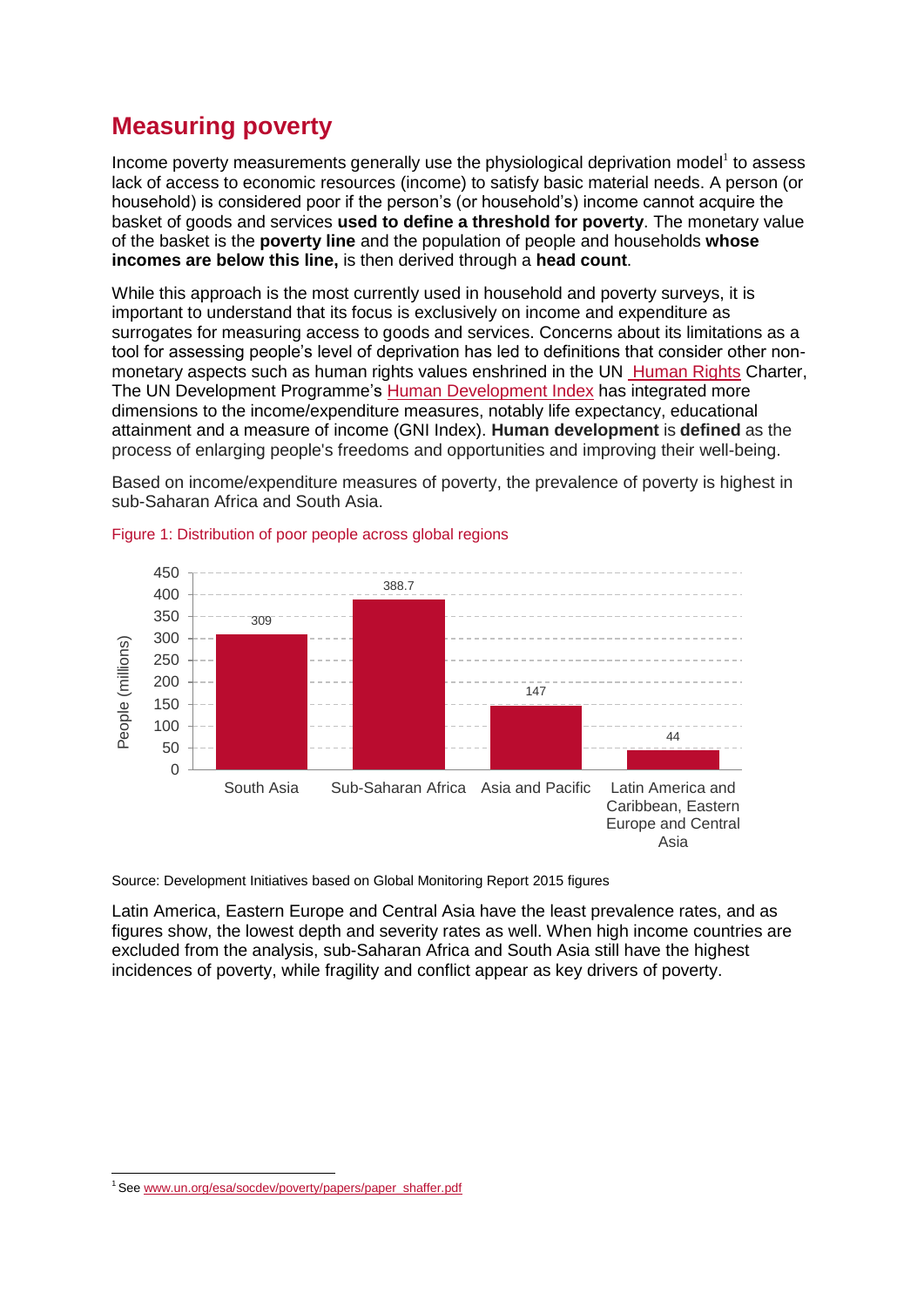#### Figure 2: Poverty headcount ratio across selected global regions (2012), and in fragile and conflictaffected situations



Source: World Bank Note: Poverty headcount ratio at \$1.90 a day, 2012.

## **Determining poverty lines, depth and severity measures**

The poverty line determines the threshold of income or expenditure, separating poor and non-poor people. Most countries use multiple poverty lines to capture monetary versus nonmonetary measures of poverty, and how people's and household incomes are distributed around the poverty line, hence the determination of **relative poverty** and **absolute poverty. <sup>2</sup>** World Bank poverty lines are based on official national poverty lines or calculated by World Bank staff based on national income and expenditure surveys.

Relative poverty compares the person or household's income (expenditure) to the income distribution of the country of residence; it is a first indicator of inequality. As a contextspecific measure, it refers to the minimum amount of income that a person needs to enjoy what is considered an average living standard in the country of reference. Relative poverty therefore varies from one country to another and from one region to another. When a person or household is severely deprived of the basic needs considered a strict minimum to enjoy a basic standard of living, they are considered to be in absolute poverty. Absolute poverty is measured with reference to the cost of a basket of minimum basic goods and services, for instance food. Populations or households that live below the food poverty line are considered to be in absolute and extreme poverty (also severe poverty and sometimes chronic poverty.

Having determined the poverty line, the incidence of poverty (headcount index), determines what percentage of the population (or households) live below the cut-off point. In this way, the headcount index states the proportion of the population whose income falls below the poverty line for the particular context of study. As a result, different poverty lines yield different headcount indexes within a given income distribution pattern.

<sup>-</sup> ${}^{2}$ The poverty line = food component + non-food component. If someone is absolutely poor then they are below the two components combined. If they are extremely poor then they are below the food component alone.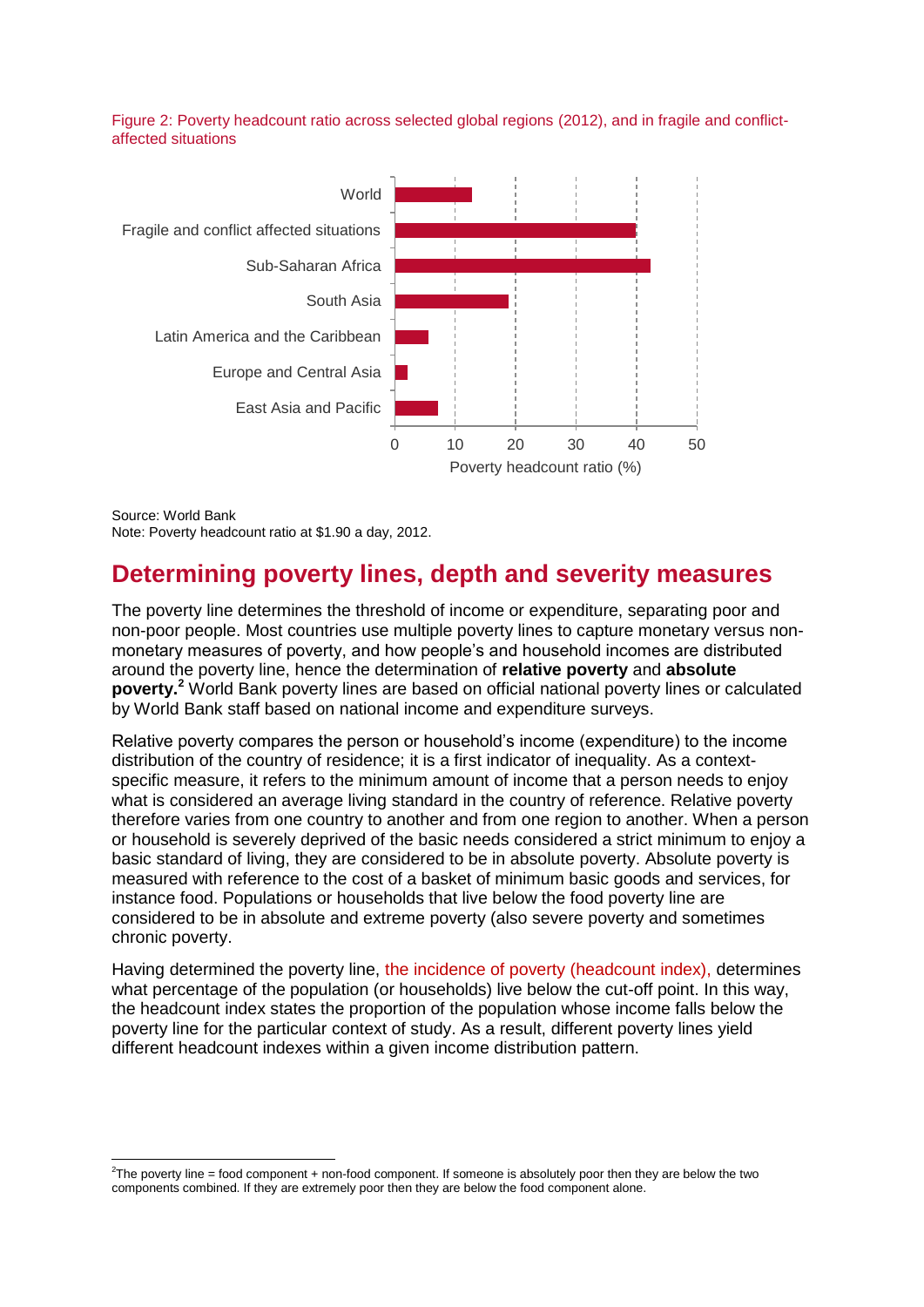

Figure 3: Poverty headcount ratio across selected global regions over time

Source: Development Initiatives based on World Bank PovCal Net figures, 2016 Notes: Data for Middle East and North Africa not available from 2010–2012.

Poverty headcount ratios are highest in sub-Saharan Africa, indicating higher proportions of people living below the poverty line there than in any other region. This proportion has not shifted favourably over the period of observation, indicating that policies and development outcomes have not significantly altered population distribution around national poverty lines. A different situation is observed for South Asia, where, overtime, the poverty headcount ratio has dropped much more significantly than for sub-Saharan Africa.

The headcount ratio, alone, is not sufficient in determining how populations fare compared with the rest of the population living above the poverty line. Measuring the **poverty gap** (how far below the poverty line a person or a household is – also known as depth of poverty) captures the average shortfall in income of the population living below the poverty line. Squaring the poverty gap (**severity of poverty)** gives an indication of inequality among the population living below the poverty line, in other words a measure of the severity of deprivation of those living in absolute poverty.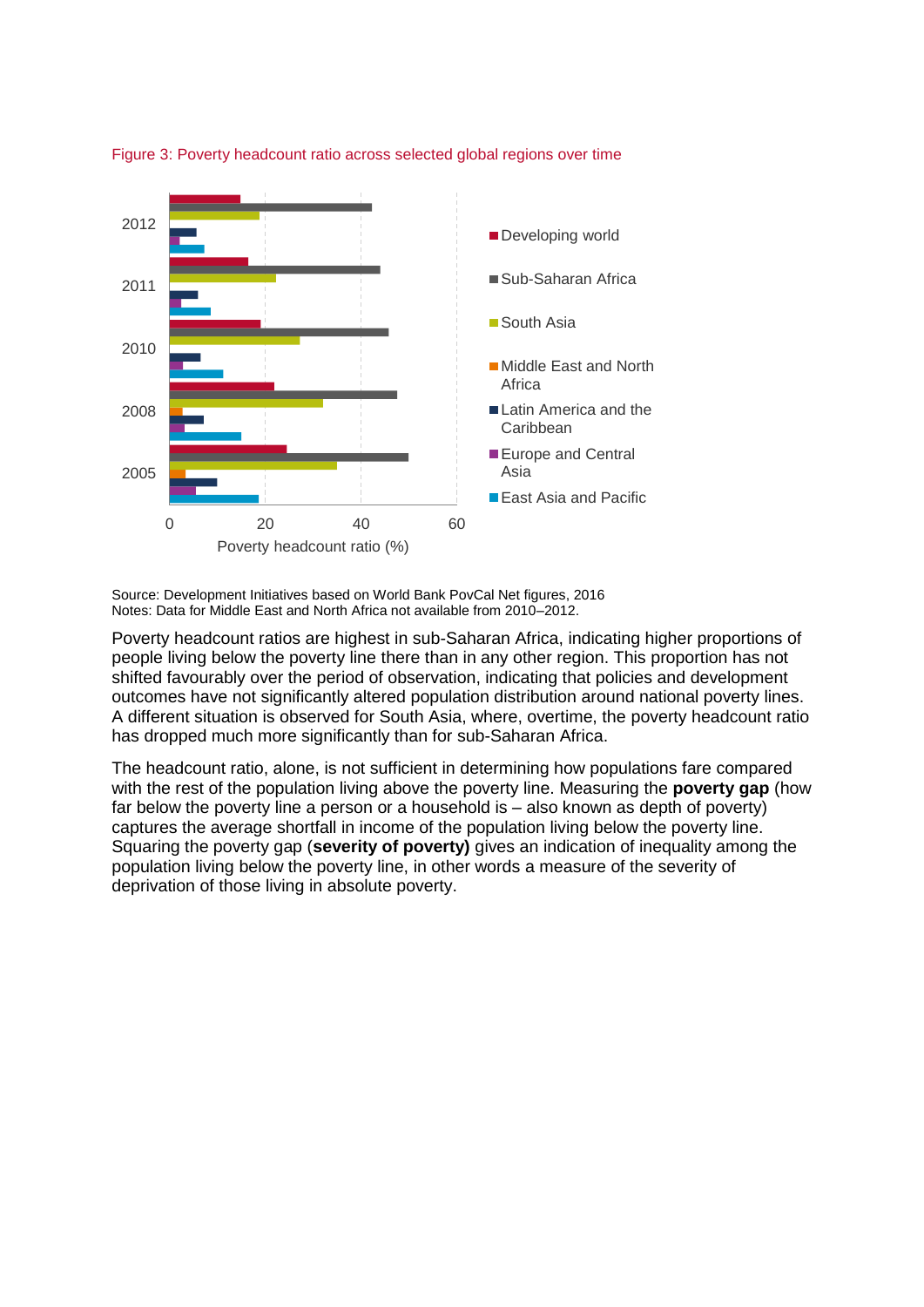

Figure 4: Poverty gap ratio across global regions

Source: Development Initiatives based on PovCal Net figures Note: Data for Middle East and North Africa not available from 2010–2012.

While the poverty gap has improved significantly in the developing world over the years, sub-Saharan Africa has not succeeded in significantly closing this gap (unlike Europe and Central Asia), and lags behind South Asia in reducing the gap over time. The inelasticity of the poverty gap explains the continuing severity of poverty in sub-Saharan Africa, driven mainly by demographic and income factors.





Development Initiatives: Based on PovCal Net figures Note: Data for Middle East and North Africa not available from 2010–2012.

In addition to analyses of the population below the poverty line, the **concept of inequality** analyses the whole population. Inequality measures analyse the distribution of the total population using various indicators of wellbeing including wealth, land ownership, educational attainment health and so on.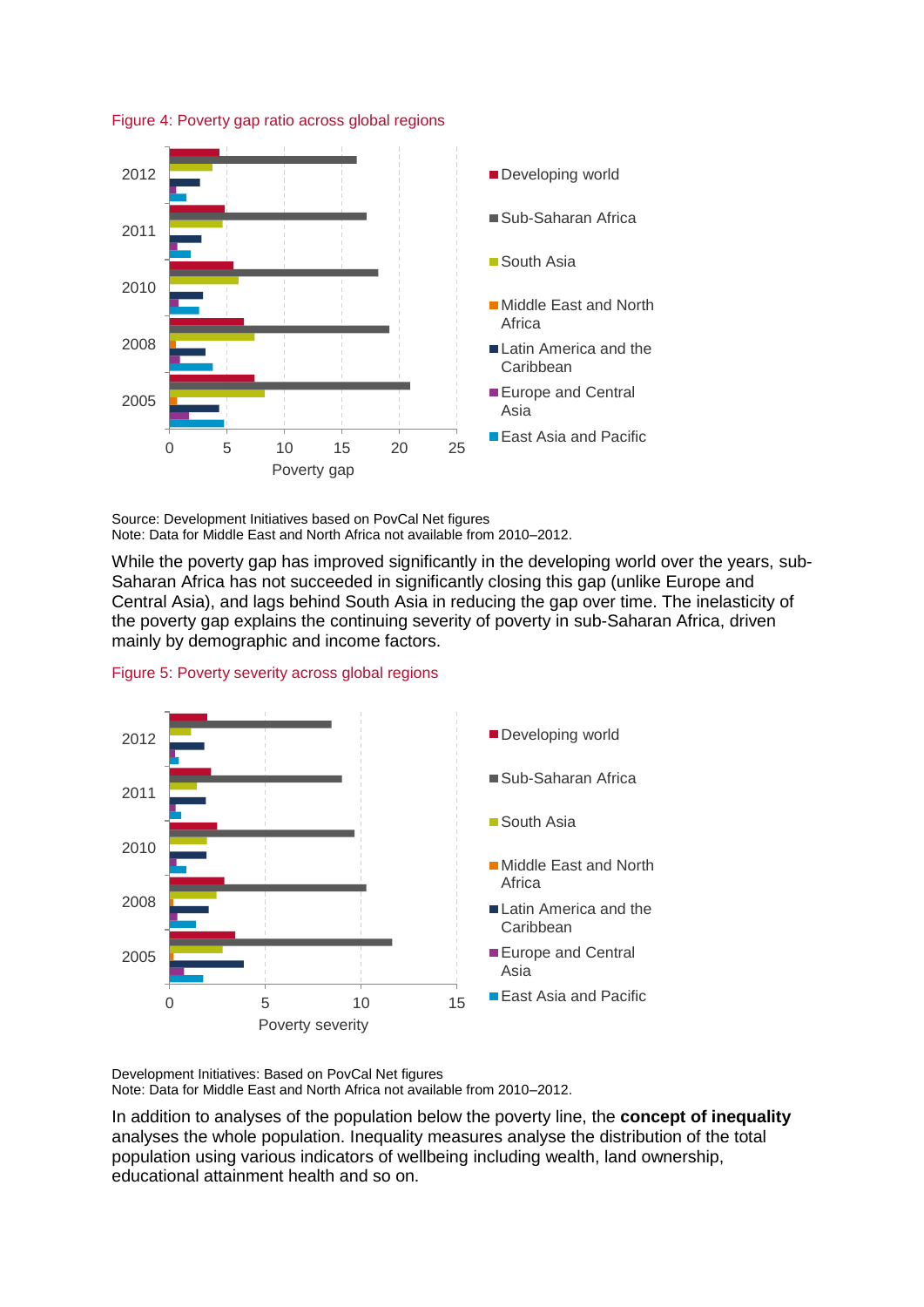## **Country illustrations: Kenya and Uganda**

Poverty has significantly reduced in Uganda over a two-decade period.

Figure 6: Poverty trends in Uganda across household survey years



Source: Ministry of Finance Planning and Economic Development, 2014

The headcount of people living in absolute poverty has dropped by more than half, faster than the sub-Saharan African average. Since 2003, the poverty incidence has steadily declined –from 38.8% in 2003 to 19.7% in 2012/2013. A country's drop in absolute poverty and incidence of poverty figures is highly contingent on developments on the demographic front. While poverty incidence and absolute poverty conjointly dropped in Uganda over the years, the situation in Kenya demonstrates the effects that rapid demographic growth and income distribution patterns can have on overall poverty figures.





Source: Kenya National Bureau of Statistics, 2007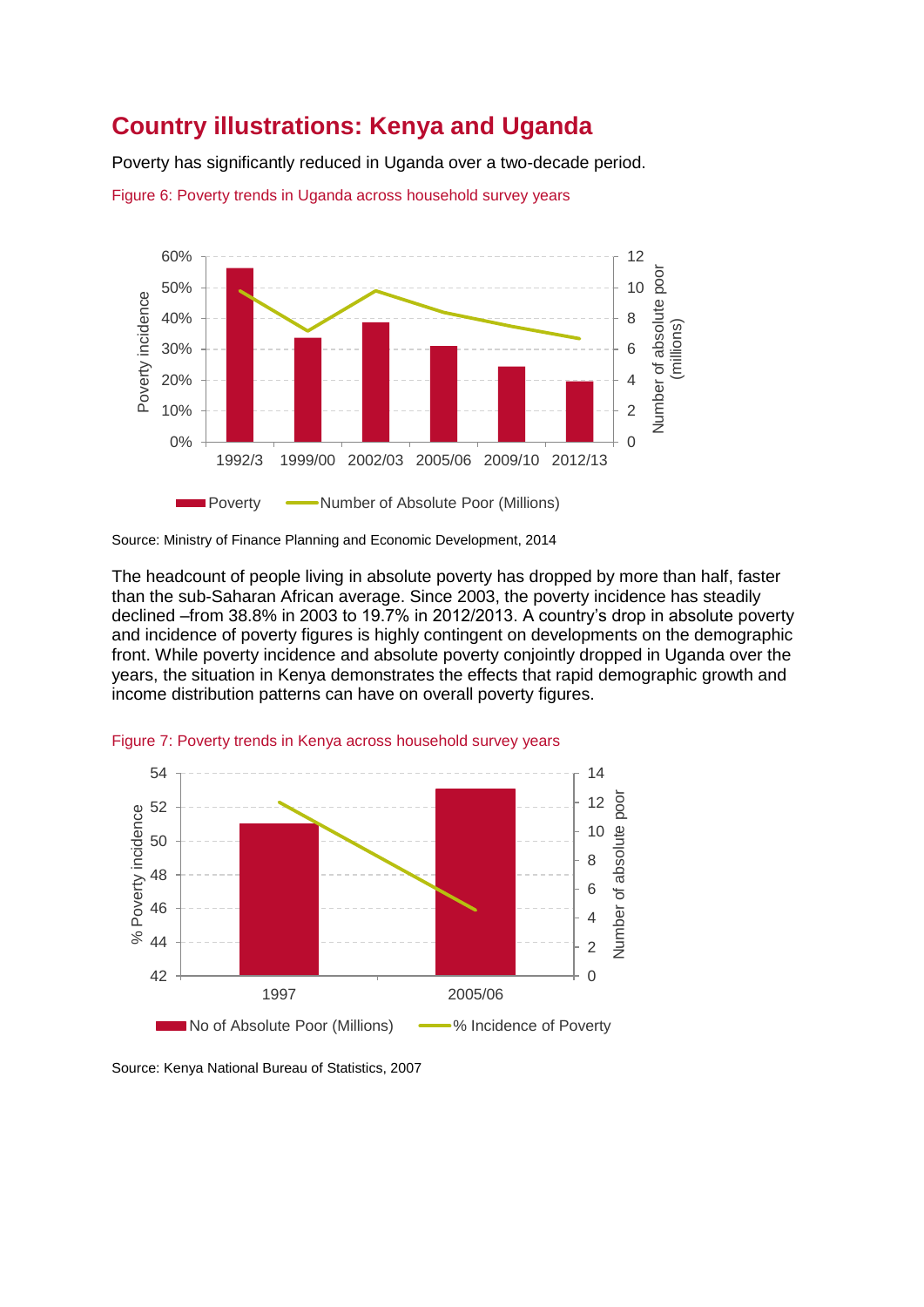# **Poverty and vulnerability**

Measures of poverty through the use of poverty lines (and the various sub-definitions that result from its use), are based on a number of assumptions that also point to limitations of the methodology. A poverty line is determined using monetary and non-monetary indicators. Where monetary indicators are used (eg the monetary value of the basic consumption basket), two issues arise:

- 1. Changes, over time to this monetary value (hence frequent adjustments to the value of the poverty line)
- 2. Representativeness of the basket as reflective of the consumption pattern of households and individuals.

Because both of these issues are context specific, (like most measurements in the social sciences), comparisons between countries and across time periods are difficult and may not make sense always. For most developing countries, identifying the representative basket requires household income/expenditure surveys that can be costly. For instance, although consumption patterns vary between rural and urban households, some countries calculate a single poverty line (as the national poverty line), and therefore take little account of different consumption patterns and consumer price indices between urban and rural settings.

Given these methodological caveats, poverty lines sometimes give a static story of how individuals and households fare compared to the (subjective) threshold of the poverty line below which people and households are counted as poor.

However, understanding and addressing poverty requires a dynamic view of how poor people and households fare overtime in terms of income and expenditure thresholds. In real life, people's incomes and general welfare are not secure; both are susceptible to changes – shocks that may lead to reduced capacities to earn and spend. **Vulnerability** is the risk today (for a person or a household) of falling below the poverty line tomorrow, or for a person or household already below the threshold, of falling deeper into poverty. This probability increases or decreases through both micro- and macro-environmental factors affecting people and households' incomes and welfare, such as natural disasters and violent conflict.

Measuring vulnerability requires projections into the future of current per capita consumption and assessing likelihood of significant reductions due to 'welfare shocks'. For designing forward-looking poverty reduction policies, it is necessary to go beyond the static measure of poverty – making assumptions on how households'/people's incomes will fare overtime, due to changes in economic, social and environmental factors.

Finally, there is growing recognition that poverty headcounts may not be as inclusive as thought so far: homeless people, internally displaced persons and refugees are just some categories that are not counted once a poverty line has been determined. Growing urban slums in developing countries make it difficult to 'count' everyone, considering the cost volatility of survey sample size variations and the long lapses between national census exercises.

## **Determinants of poverty**

Over and above people's level of poverty and vulnerability to increased poverty, research has identified demographic and social factors that increase the likelihood of people or households falling below the poverty line. These factors, also called correlates of poverty, explain, to a certain extent, why people or households with certain characteristics tend to fall below the poverty line.